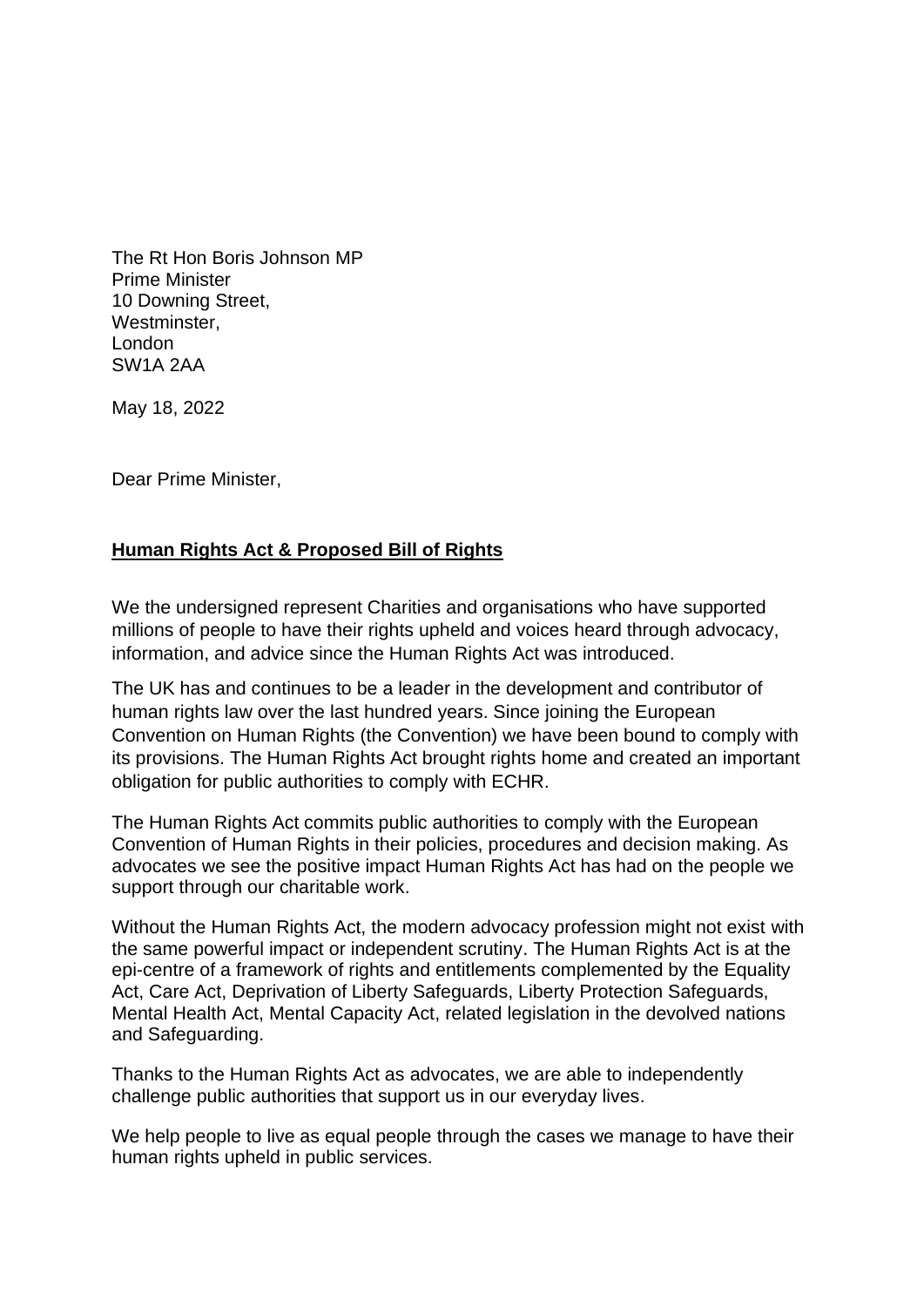Advocacy is one of the many ways in which people can be supported and empowered to uphold their rights and entitlements, be provided with choices and options, and safeguarded from harm and abuse. An advocate can help a person to:

- speak up for themselves or give their views
- understand the process they are going through, their rights and what choices are available to them
- be part of an important decision which is being made about them
- prepare for and take part in meetings and tribunals
- raise queries or concerns
- access information in the format which is most suitable
- access services that can support them

Advocates can also provide information and signpost people to other helpful services. Our intervention often means people do not need to access justice through the courts or legal pathway as our intervention empowers people and protects their human rights.

The current laws protect everyone in the UK no matter who they are or what their own situation may be. The proposed reforms would significantly reduce the legal responsibilities the Government currently has towards us and diminish mechanisms for our collective Charity beneficiaries to hold public services accountable and to be treated as equal people.

The proposed Bill of Rights would offer opt-outs to public authorities to pick and choose whose rights they supported and if/when they supported those rights. Many of the people we support are socially excluded, vulnerable and/or marginalised.

To focus this consultation on just a few minor legal technicalities and procedural nuances is diminishing the wider role the HRA 1998 plays to support people in everyday life and enable them to live as dignified people. Without HRA 1998, there would be no clear rulebook to govern expectations of conduct when dealing with public services such as Statutory Bodies, Local Authority, Prisons, NHS, DWP, Immigration, Housing and Coroner Service.

We believe the changes proposed are detrimental to our beneficiaries and would remove independent scrutiny of public services and the important role of advocacy.

We are calling on a wider study and equality impact assessment to understand the realities on the wider UK population, requesting for a meeting to share case studies and evidence on how HRA benefits the people we support every day through public authority independent scrutiny and mitigates often wider escalations in the legal process. Scrapping HRA would be detrimental to our beneficiaries, public authorities and wreak havoc with framework of other intersecting rights laws and codes of practices.

Our society remains unfair and unequal – the millions of people who sought support through our Charities should serve as significant reminder that the Human Rights Act 1998 and other protection laws are not currently being necessarily always upheld by local and central government bodies. Independent scrutiny, challenge, and freedom for people to empower themselves is a fundamental part of our society and democracy.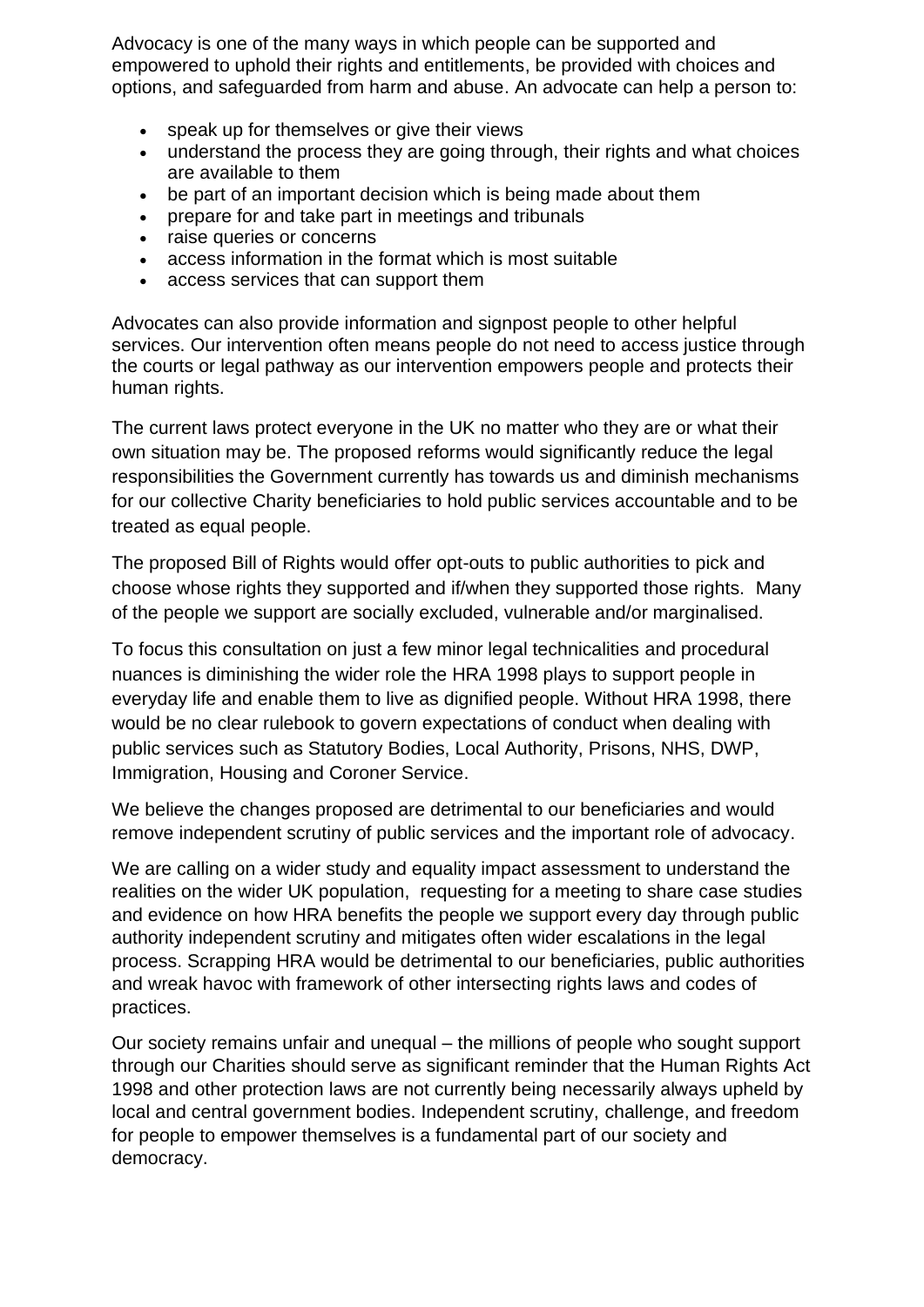Yours sincerely,

Helen Moulinos, Chief Executive, POhWER Jo Moore, CEO, Accommodation Concern Peter Walsh, Chief Executive, Action against Medical Accidents (AvMA) Mr Abe Ncube, Advocacy 1<sup>st</sup>, Community Connex Leanne Hignett, Service Delivery Director, Advocacy Focus Elssa Keegan, CEO, Advocacy Matters Judith Davey, Chief Executive Officer, The Advocacy Project Sabrina Solomon, Head of Service Delivery, The Advocacy Project Ian Maxey, Deputy Head of Service Delivery, The Advocacy Project Natasha Fox, CEO, Advocacy West Wales-Eiriolaeth Gorllewin Cymru Philip Bramson, Chief Executive, Advonet Ewan Roberts, Centre Manager, Asylum Link Merseyside Sr Ruth Miller, Volunteer, Asylum Link Merseyside Theresa Mawson, Volunteer, Asylum Link Merseyside Kevin Keech, Volunteer, Asylum Link Merseyside Bridie Sharkey, Trustee, Asylum Link Merseyside Kacey Jones, Volunteer, Asylum Link Merseyside Peter Simm, Volunteer, Asylum Link Merseyside Ged Edwards, Volunteer, Asylum Link Merseyside Gareth Hankinson, Staff, Asylum Link Merseyside Steve Hawkins, Trustee, Asylum Link Merseyside Mike Storry, Volunteer, Asylum Link Merseyside Dr Paula Grey, Trustee, Asylum Link Merseyside Shahzad Wilson Mukerjee, Volunteer, Asylum Link Merseyside Hilary Hopkin, Volunteer, Asylum Link Merseyside Jannatul Chowdhury, Staff, Asylum Link Merseyside Chris Vick, Service Director, Advocacy Services for North East Wales (ASNEW) Emily Barratt, Deputy Director, Brighton and Hove Speak Out Chris Mounsher, Advocate, Brighton and Hove Speak Out Emma Lopez, Engagement officer, Brighton and Hove Speak Out Jeanette Goodman, Advocacy Team Leader, Brighton and Hove Speak Out Sarah Coombes, Volunteer Coordinator, Brighton and Hove Speak Out Sanchita Hosali, CEO, British Institute of Human Rights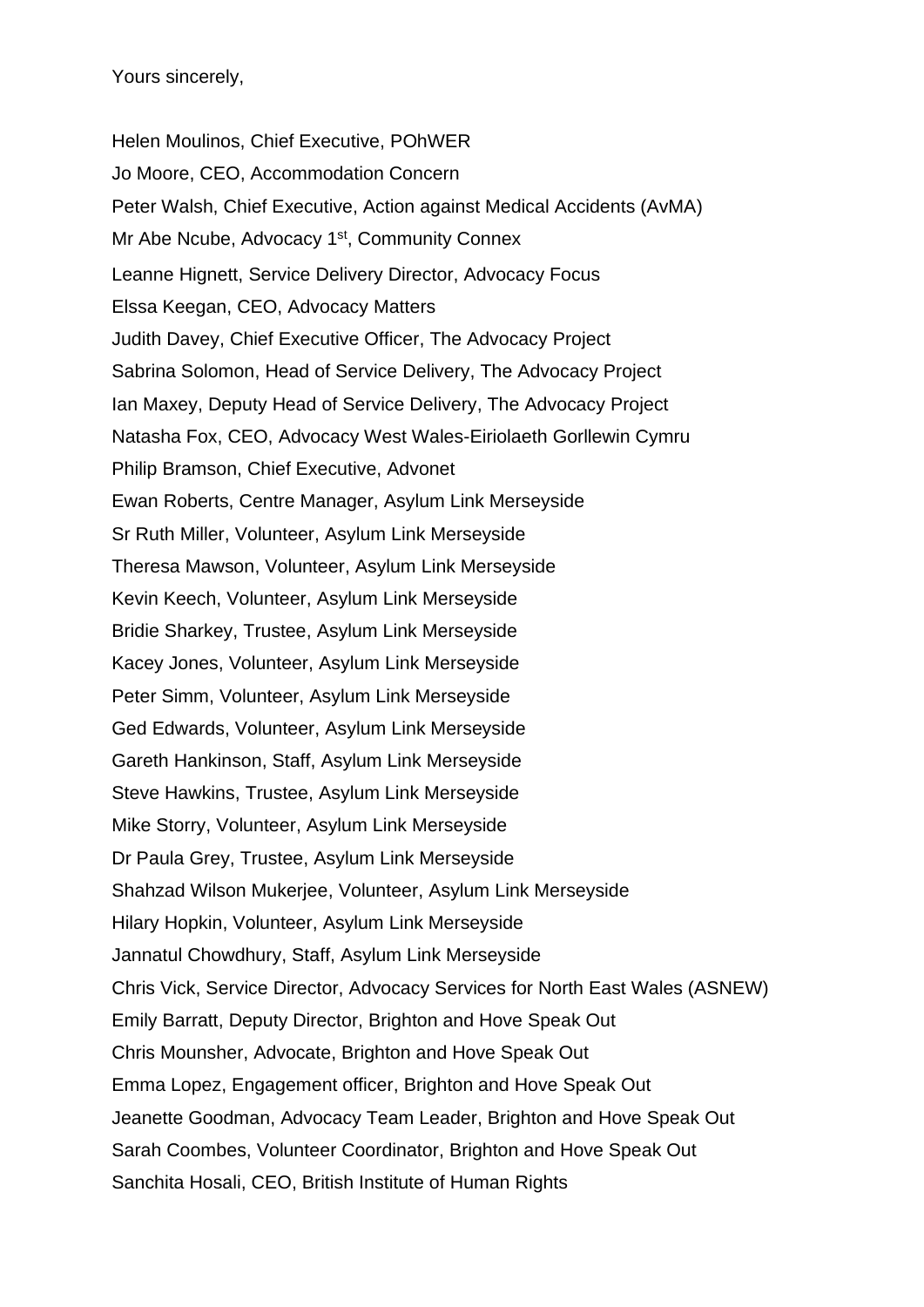Philip Kerr, Carers Federation

Angus Claydon, Director of Operations, The Care Forum

Kevin Peltonen-Messenger, CEO, The Care Forum

Michèle Stokes, Chief Executive Officer, Carers in Hertfordshire

Roma Mills, Policy and Engagement Manager, Carers in Hertfordshire

Colin Ling CEO, Chinese Wellbeing

Di Burbidge Service Development Manager, Chinese Wellbeing

Jack Davey, Advice Service Lead, CHAS Bristol

Alice Tibbert, Director, CHAS Bristol

Suzi Henderson, CEO, Cloverleaf Advocacy

Cherry Pedler, Manager, Community Support Network South London (CSN)

Garrick Prayogg, Project Manager, Cultural Diversity Network

Maria Dolly Galvis Zapata, Chief Executive Officer, The Elfrida Society

Ali F. Jabeen, Operations Manager, Specialist Advocacy Services for Parents with Learning Disabilities and/or Difficulties, The Elfrida Society

Deborah Kober Specialist Advocates for Adults and Parents with Learning Disabilities and/or Learning Difficulties, The Elfrida Society

Janay Crooks, Specialist Advocates for Adults and Parents with Learning Disabilities and/or Learning Difficulties, The Elfrida Society

Nikki Chivers, Group Facilitator for Adults with Learning Disabilities, The Elfrida **Society** 

Lynne Stafford, Chief Executive, Gaddum

Ben Whalley, Head of Operations, Gaddum

Caroline Ridley CEO, Impact Initiatives

Louise Peim Operations and Contracts Manager, Impact Initiatives

Sam Grant, Head of Policy and Campaigns, Liberty

Katy Porter, CEO, Manor Gardens Welfare Trust

Saiqa Sahotra Community Advocate, Mary Seacole House

Alex Coombes Specialist Advocate, Mary Seacole House

Ben Allen Community Advocate, Mary Seacole House

Miatta Mac-Boimah Outreach Worker, Mary Seacole House

Simon Torkington Advocacy and Training Manager, Mary Seacole House

Dr Melvin Bradley, CEO, MhIST

Gillian Unsworth, CEO, Mind in Brighton and Hove

Sharn Tomlinson, Chief Executive Officer, Mind in Mid Herts

Michelle Kabia, CEO, Mind in Tower Hamlets and Newham

Fiona Scaife, Operational Director for Advocacy Services, Mind in Tower Hamlets and Newham